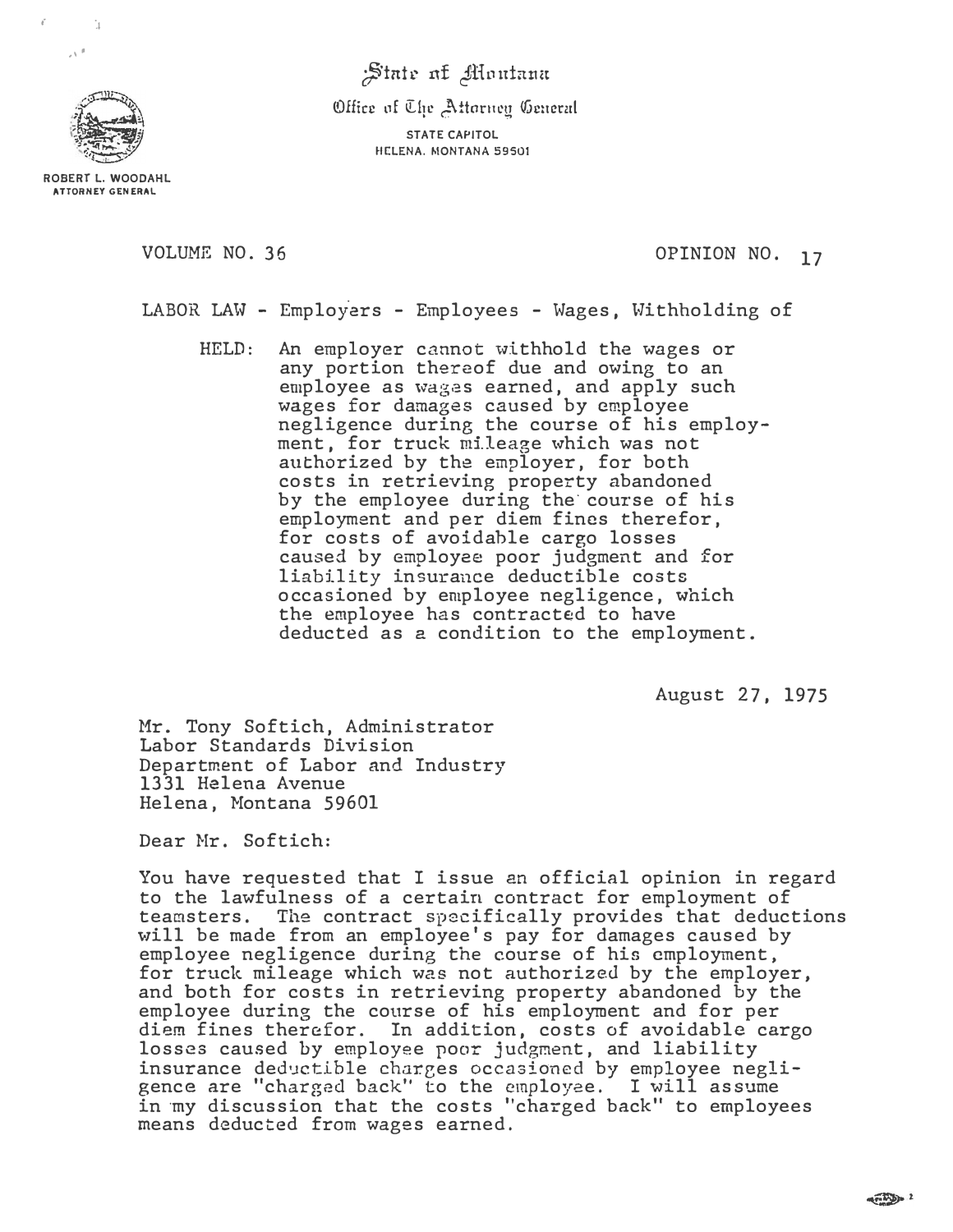## Mr. Tony Softich -2- August 27, 1975

Section 41-1301, Revised Codes of Montana 1947, in par<sup>t</sup> provides:

## \* \* \*

"(2) Every employer of labor in the State of Montana shall pay to each of his employees the wages earned by such employees at least twice in each month in lawful money of the United States, or checks on banks convertible into cash on demand at the full face value thereof, and no person for whom labor has been performed shall withhold from any employee any wages earned or unpaid for <sup>a</sup> longer period than five (5) days after the same became due and payable; provided, however, reasonable deductions may be made for board, room, and other incidentals supplied by the employer, whenever such deductions are <sup>a</sup> par<sup>t</sup> of the conditions of employment, or other deductions provided for by law...." (emphasis supplied)

<sup>A</sup> thorough search of the decisions of the Supreme Court of our state has failed to reveal <sup>a</sup> Montana decision in which this precise question has arisen. However, former Attorney General Olsen has held that it is unlawful for an employer to withhold wages earned and apply them against an account which existed between the employee and employer unless for board, room or other incidentals supplied by the employer. 25 Opinions of the Attorney General <sup>18</sup> (1953). Quoting from this opinion at page 20:

"(T)he language of the statutes is clear and convincing. Section 41-13G1, supra, is all inclusive and contains no exception for an employer who has a claim against an employee excep<sup>t</sup> that, '...reasonabie deductions may be made for board, room, and other incidentals supplied by the employer, whenever such deductions are <sup>a</sup> par<sup>t</sup> of the conditions of employ ment...'" (emphasis supplied)

<sup>I</sup> concur with former Attorney General Olsen's opinion above referenced. In addition, I find it persuasive that our legislature has declared that it is contrary to the best interests of the people of this state to allow parties to circumvent by contract the prohibitions of section 41-1301, supra. Specifically, section 41-1305, supra, states:

"Any contract or agreemen<sup>t</sup> made between any person, coopartnership, or corporation, and any parties in his, its, or their employ, whose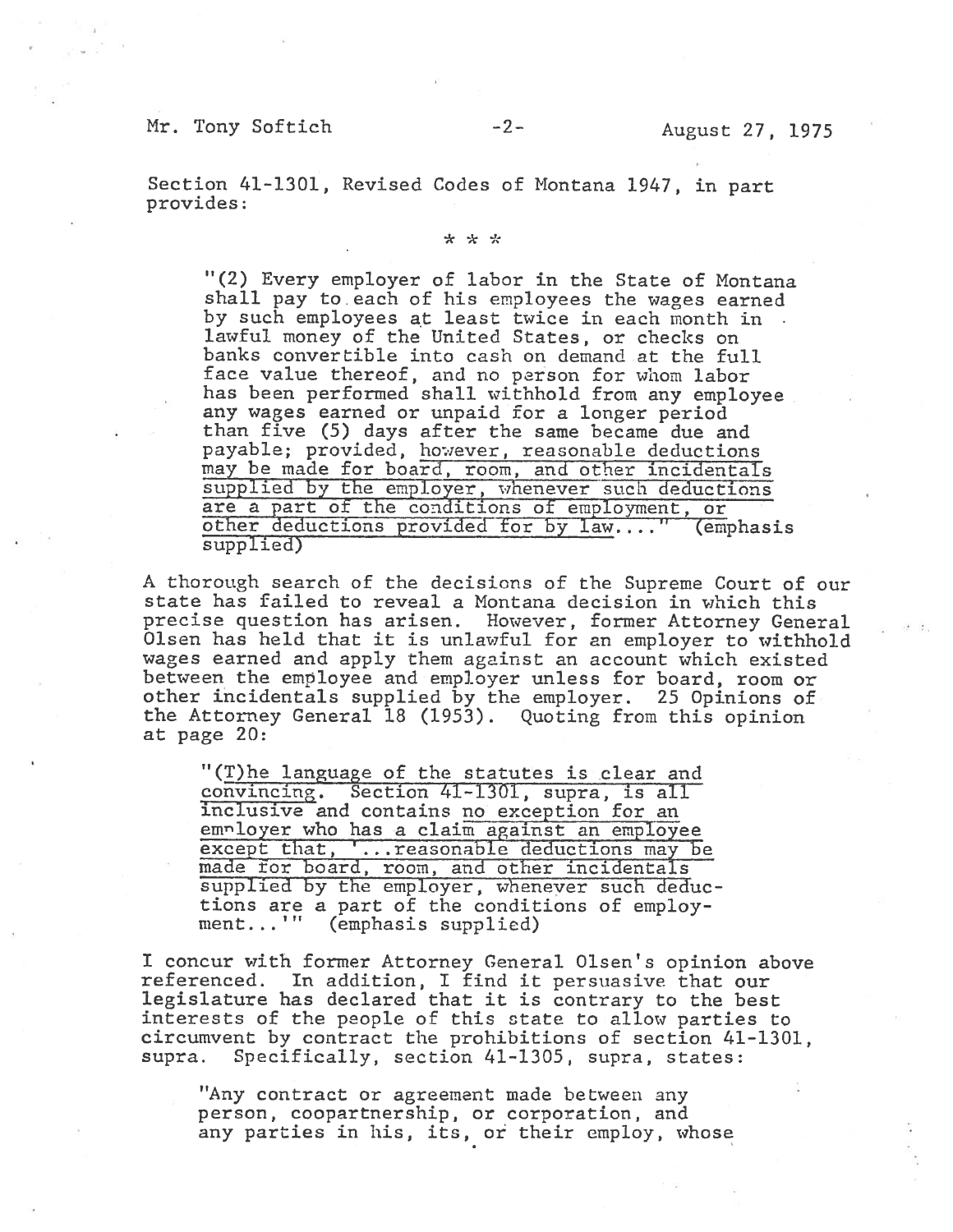## Mr. Tony Softich -3- August 27, 1975

provision shall be in violation, evasion, or cir cumvention of this Act, shall be unlawful and void; but such employee may sue to recover his wages earned, together with such five percen<sup>t</sup> penalty, if the wages have been paid."

The effect of this provision is that the wages which <sup>a</sup> man has earned shall be paid to him on the due date without any deductions or withholdments of any nature unless:

"made for board, room, and other incidentals supplied by the employer, whenever such deductions are <sup>a</sup> par<sup>t</sup> of the conditions of employment, or other deductions provided for by law. .."

It is clear that damage caused by employee negligence, costs of unauthorized mileage, of retrieval of property abandoned, of avoidable cargo losses caused by employee's poor judgment and liability insurance deductibles are not in the category of "board, room and other incidentals supplied by the employer." Nor do I find <sup>a</sup> provision in the laws of Montana for the deduction of these charges. It is my opinion, therefore, that an employer may not deduct from wages sums above specified.

This opinion should not be construed to mean than an employer has no remedy at law under which he may sue for loss occasioned by employee negligence or misconduct, or that he must file an action to collect amounts that may or may not be legally owing the employer. This opinion should be taken to mean only that an employer may not withhold wages, even pursuan<sup>t</sup> to <sup>a</sup> contract, unless the deductions were made for board, room, and other incidentals supplied by the employer whenever they are <sup>a</sup> par<sup>t</sup> of the conditions of employment, or are otherwise authorized by law.

The only deductions which may be made from employee wages earned, pursuan<sup>t</sup> to section 41-1301(2), Revised Codes of Montana 1947, are reasonable deductions for board, room, and other incidentals supplied by the employer, whenever such deductions are <sup>a</sup> par<sup>t</sup> of the conditions of employment or other deductions provided for by law.

THEREFORE, IT IS MY OPINION that:

An employer cannot withhold the wages or any portion thereof due and owing to an employee as wages earned, and apply such wages for damages caused by employee negligence during the course of his employment, for truck mileage which was not authorized by the employer, for